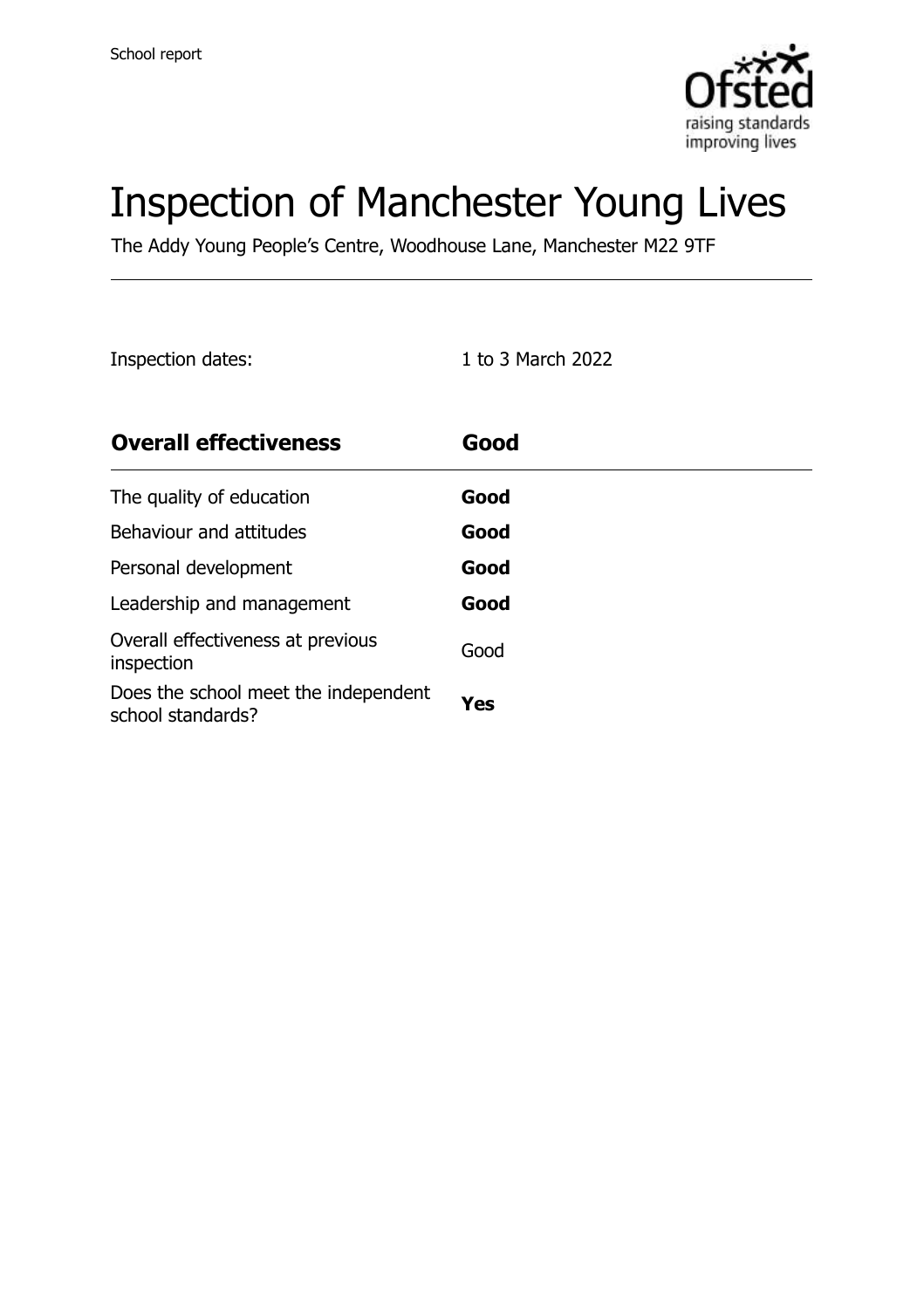

#### **What is it like to attend the school?**

Pupils see the school as a haven. They talked confidently to inspectors about always feeling safe. Pupils form strong bonds with staff and each other. They enjoy learning with their friends and relish educational trips and visits to local museums, art galleries and sports centres.

Pupils told inspectors that when bullying happens it is dealt with immediately by staff. Pupils understand the harm that discriminatory behaviour, such as sexism, racism and homophobia, can cause. They are adamant that no such behaviour happens at the school.

Pupils' attendance improves as soon as they start at the school. Leaders and staff expect pupils to behave well and to achieve highly. Pupils live up to these high expectations. They benefit from a broad curriculum which engages them in learning.

Pupils understand what it means to be a member of British society. They raise funds for charitable causes and have a deep sense of social justice.

Pupils are encouraged to pursue their talents and interests. They make the most of the school's facilities. These include the multi-use games areas, sports hall and football pitches. Pupils particularly enjoy honing their woodwork, food technology, boxing and footballing skills.

#### **What does the school do well and what does it need to do better?**

Senior leaders, governors and the proprietor have ensured that there is a highquality curriculum in place in most subjects. The curriculum is designed to meet the needs of all pupils, including those with special educational needs and/or disabilities (SEND).

Most pupils start school with large gaps in their learning. Effective procedures for assessing pupils' skills and abilities are in place. These help teachers to establish what pupils know and can do in each subject. This helps teachers to understand what to teach next.

Teachers are clear about the knowledge and skills that pupils should be taught and in what order. However, in some subjects, teachers do not follow the intended curriculum closely enough. As a result, in these subjects, pupils do not develop their knowledge and skills as well as they should.

Staff follow the school's behaviour policy well. Pupils who are new to the school settle in quickly, develop trusting relationships with staff and their peers, and learn to abide by the rules. Pupils' behaviour usually helps to ensure that the school is calm and purposeful. However, some pupils are late to lessons and take unscheduled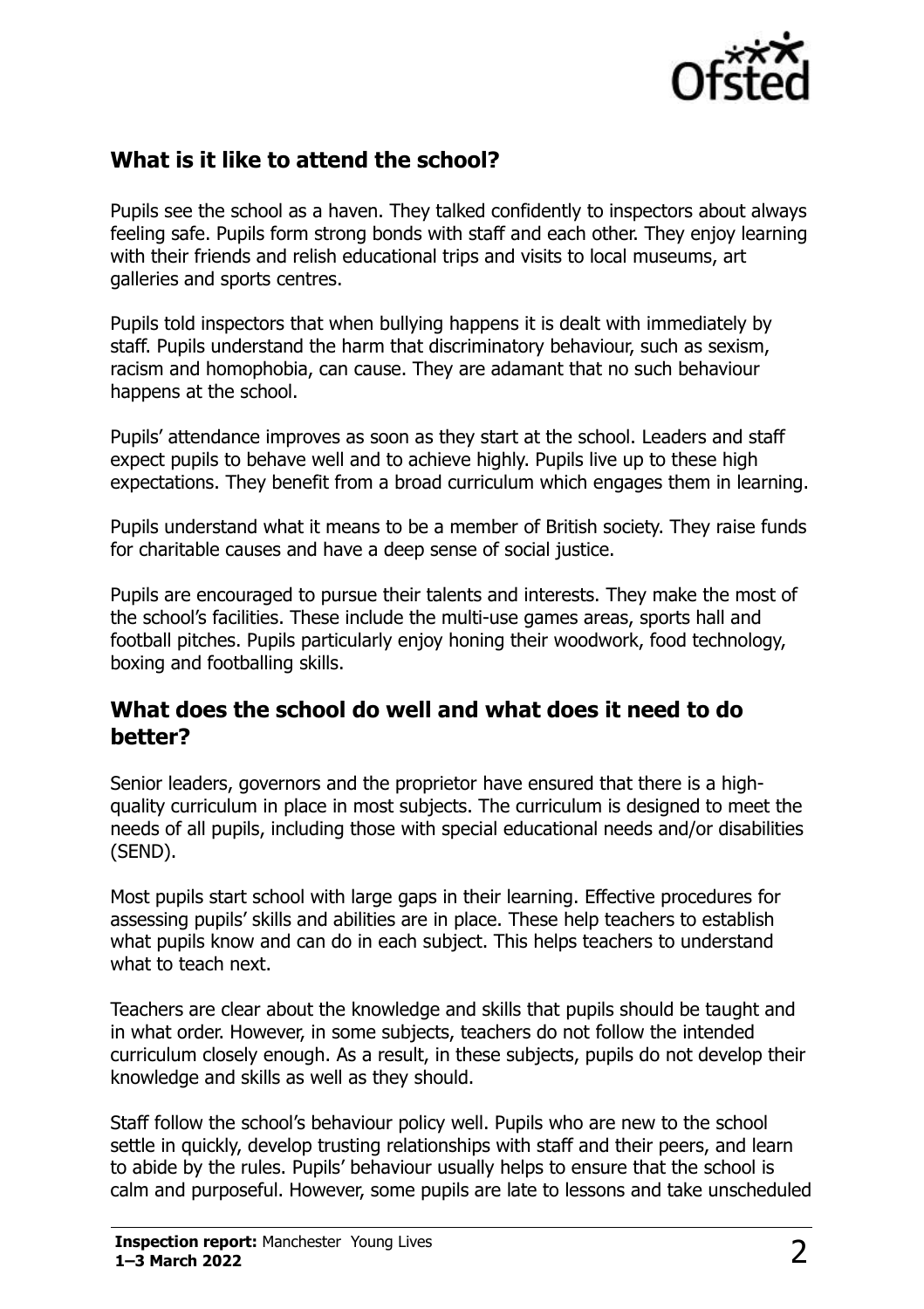

breaks. This interrupts the flow of classroom activities and leads to a small number of pupils missing some key learning.

Leaders have effective procedures in place to identify the needs of pupils with SEND. Staff provide extra support to improve pupils' communication and calculation skills. Staff work well in partnership with parents, carers and a range of specialists. This ensures that pupils get the support that they need.

The curriculum extends beyond the classroom. Pupils enjoy rock climbing and horse riding at a local farm. They learn about their rights, responsibilities and fundamental British values through different aspects of the curriculum. They are encouraged to air their views. For example, pupils make suggestions about lunchtime menus and educational visits.

Reading is central to the curriculum. There is a sharp focus on making sure that those who are still developing their reading skills quickly gain the knowledge and skills they need to become confident, fluent readers.

The strong pastoral support provided by staff helps pupils to develop the personal, social and emotional skills needed to lead productive lives. For example, during the inspection pupils confidently prepared and served pancakes to staff and their peers to celebrate Shrove Tuesday.

Staff enjoy working at the school and their morale is high. They feel well supported by governors and senior leaders, who they said are mindful of their well-being, mental health and workload. Staff appreciate the professional development and training available to them. They said that this helps them to improve the delivery of the curriculum.

Parents and carers are complimentary about the school. Those who spoke with the lead inspector said that their children are happy, safe and make good progress.

Leaders make sure that all pupils receive helpful information about careers education and guidance. This helps to ensure that pupils are well prepared for their next steps in education. The mentoring support available helps pupils to stay on course with their studies. Typically, at the end of Year 11, all pupils go into further education and training.

The proprietor and governors carry out their duties diligently and ensure that all the independent school standards are met. They know the school well and are aware of its strengths and priorities for improvement. The proprietor makes sure that the school's accessibility plan complies with the requirements of the Equality Act 2010.

Leaders have a safeguarding policy in place. The policy takes account of the government's recent guidelines on keeping pupils safe and is published on the school's website. A written risk assessment policy is in place. This outlines the responsibilities of staff and leaders and provides a suitable framework for protecting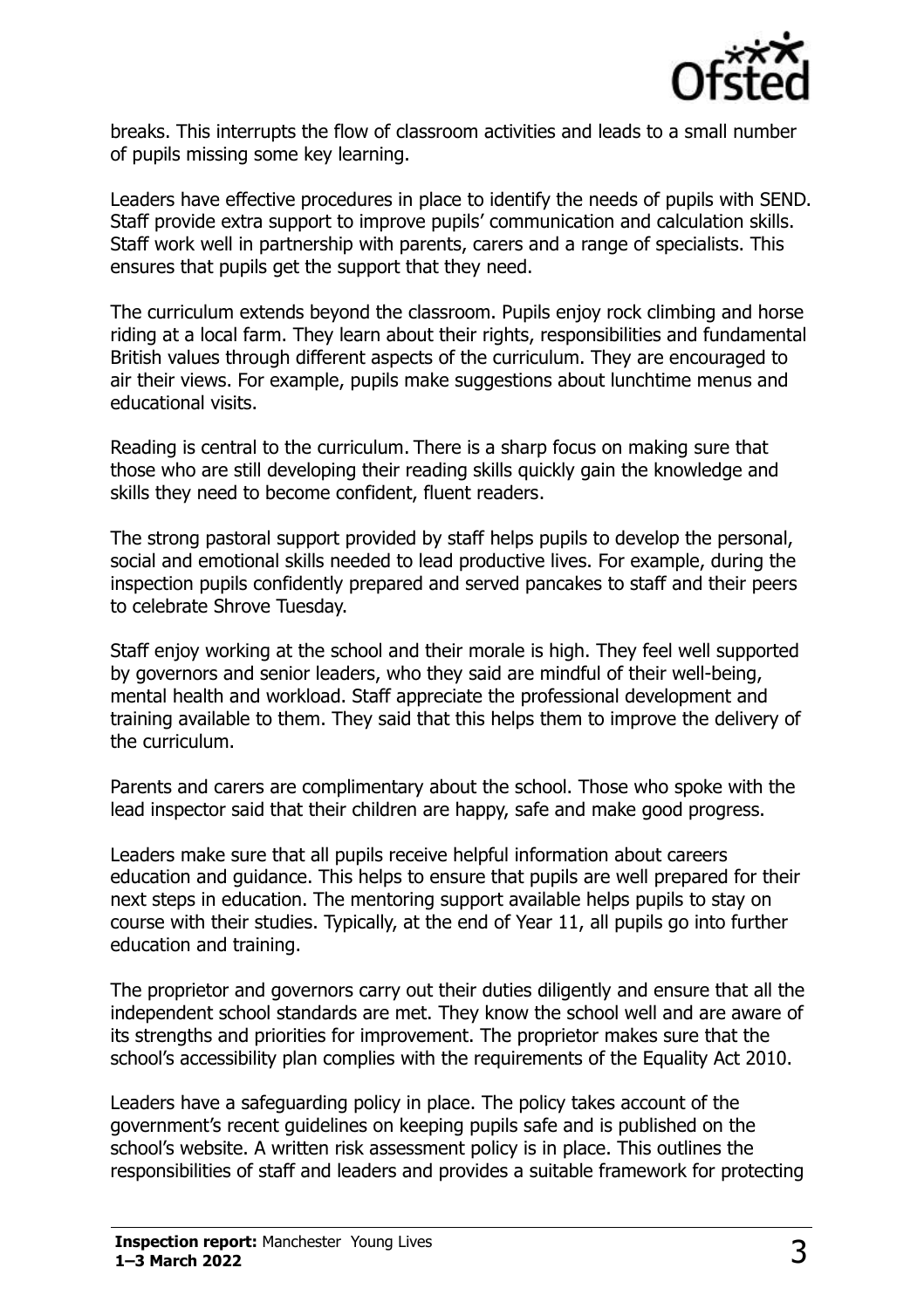

pupils from risk. Leaders ensure that pupils are provided with effective relationships, sex and health education.

## **Safeguarding**

The arrangements for safeguarding are effective.

Senior leaders and the proprietor body leave nothing to chance when it comes to minimising risks and harm to pupils. Staff are trained well in all matters relating to safeguarding. Leaders collaborate closely with other agencies and partners to make sure that pupils get the support that they need.

Staff understand pupils' vulnerabilities. They know how to spot potential signs of neglect and abuse. Staff know exactly what to do if they are concerned about the safety or welfare of a pupil.

Staff help pupils to stay safe. For example, pupils learn about the potential dangers of using the internet and social media.

### **What does the school need to do to improve?**

#### **(Information for the school proprietor)**

- Some pupils are not punctual to lessons. Occasionally, they leave lessons for short unscheduled breaks. This causes some disruption to learning and prevents some pupils from gaining the depth of knowledge that they could otherwise achieve. Leaders should ensure that pupils are punctual and that they do not spend time out of class on unscheduled breaks. This will help to ensure that their learning is not interrupted.
- In some subjects, the intended curriculum is not delivered in the sequence that leaders intend. This means that some pupils do not develop the knowledge and skills that leaders want them to learn. Leaders should monitor these curriculum subjects more closely to ensure that the intended curriculum is being delivered. This will help pupils to remember more of their learning and will deepen their understanding in these subjects.

#### **How can I feed back my views?**

You can use [Ofsted Parent View](http://parentview.ofsted.gov.uk/) to give Ofsted your opinion on your child's school, or to find out what other parents and carers think. We use information from Ofsted Parent View when deciding which schools to inspect, when to inspect them and as part of their inspection.

The Department for Education has further quidance on how to complain about a school.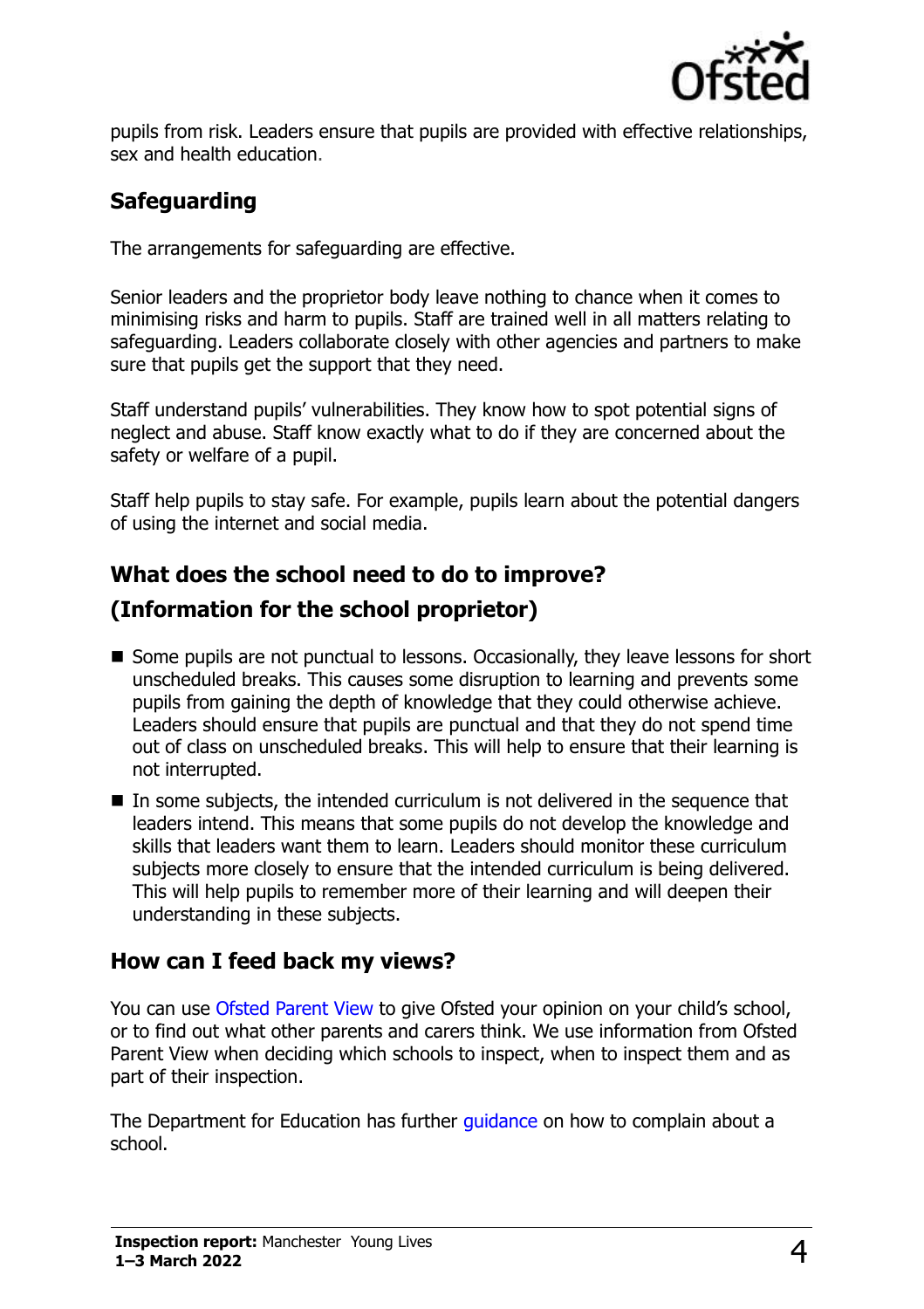

If you are the provider and you are not happy with the inspection or the report, you can [complain to Ofsted.](http://www.gov.uk/complain-ofsted-report)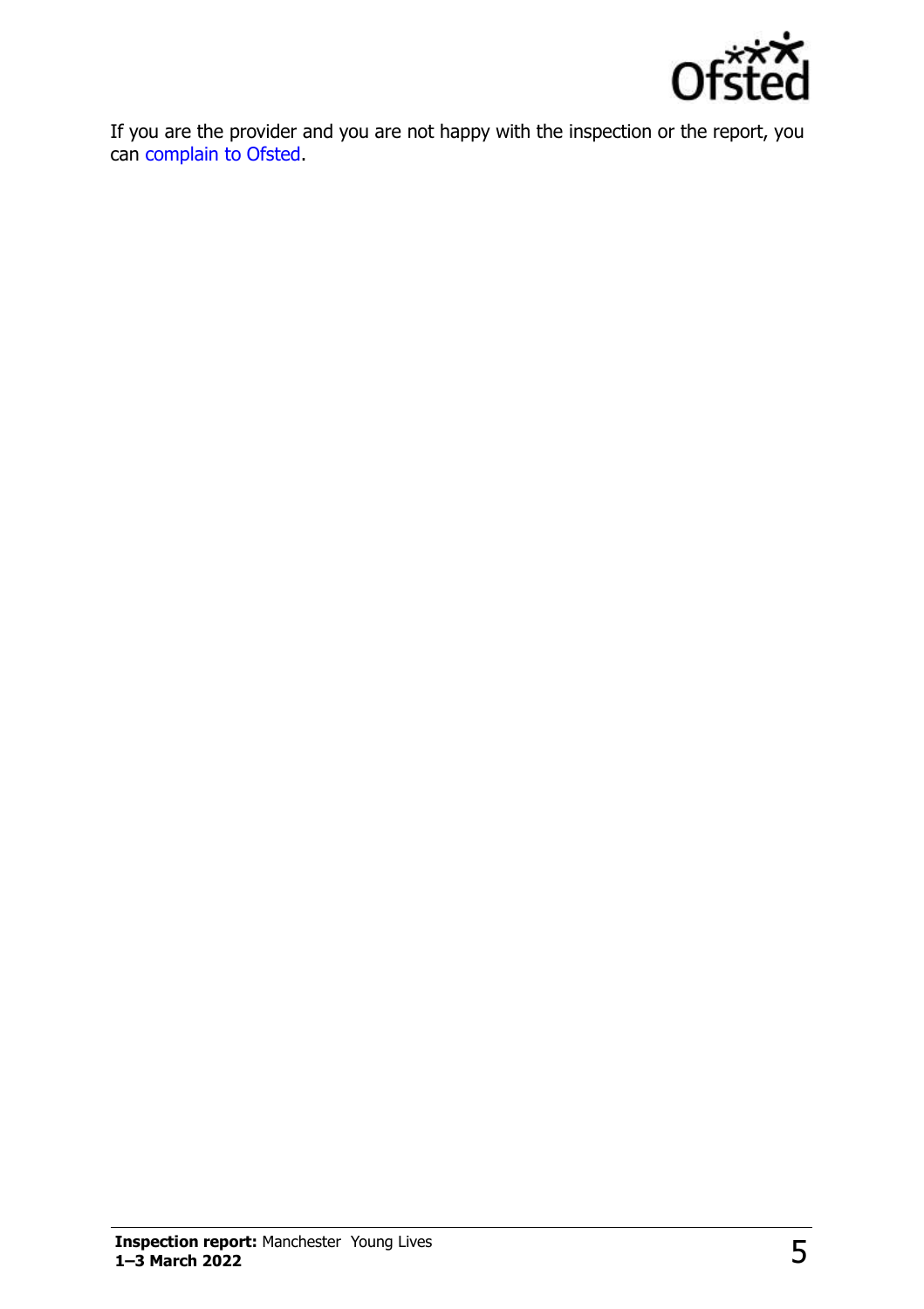

# **School details**

| Unique reference number             | 136264                           |
|-------------------------------------|----------------------------------|
| <b>DfE</b> registration number      | 352/6071                         |
| <b>Local authority</b>              | Manchester                       |
| <b>Inspection number</b>            | 10210352                         |
| <b>Type of school</b>               | Other independent school         |
| <b>School category</b>              | Independent school               |
| <b>Age range of pupils</b>          | 13 to 16                         |
| <b>Gender of pupils</b>             | Mixed                            |
| Number of pupils on the school roll | 12                               |
|                                     |                                  |
| <b>Number of part-time pupils</b>   | 0                                |
| <b>Proprietor</b>                   | Manchester Young Lives           |
| <b>Chair</b>                        | Christopher Duncan               |
| <b>Headteacher</b>                  | <b>Paul Fletcher</b>             |
| <b>Annual fees (day pupils)</b>     | £12,025                          |
| <b>Telephone number</b>             | 0161 4375923                     |
| <b>Website</b>                      | www.manchesteryounglives.org.uk  |
| <b>Email address</b>                | info@manchesteryounglives.org.uk |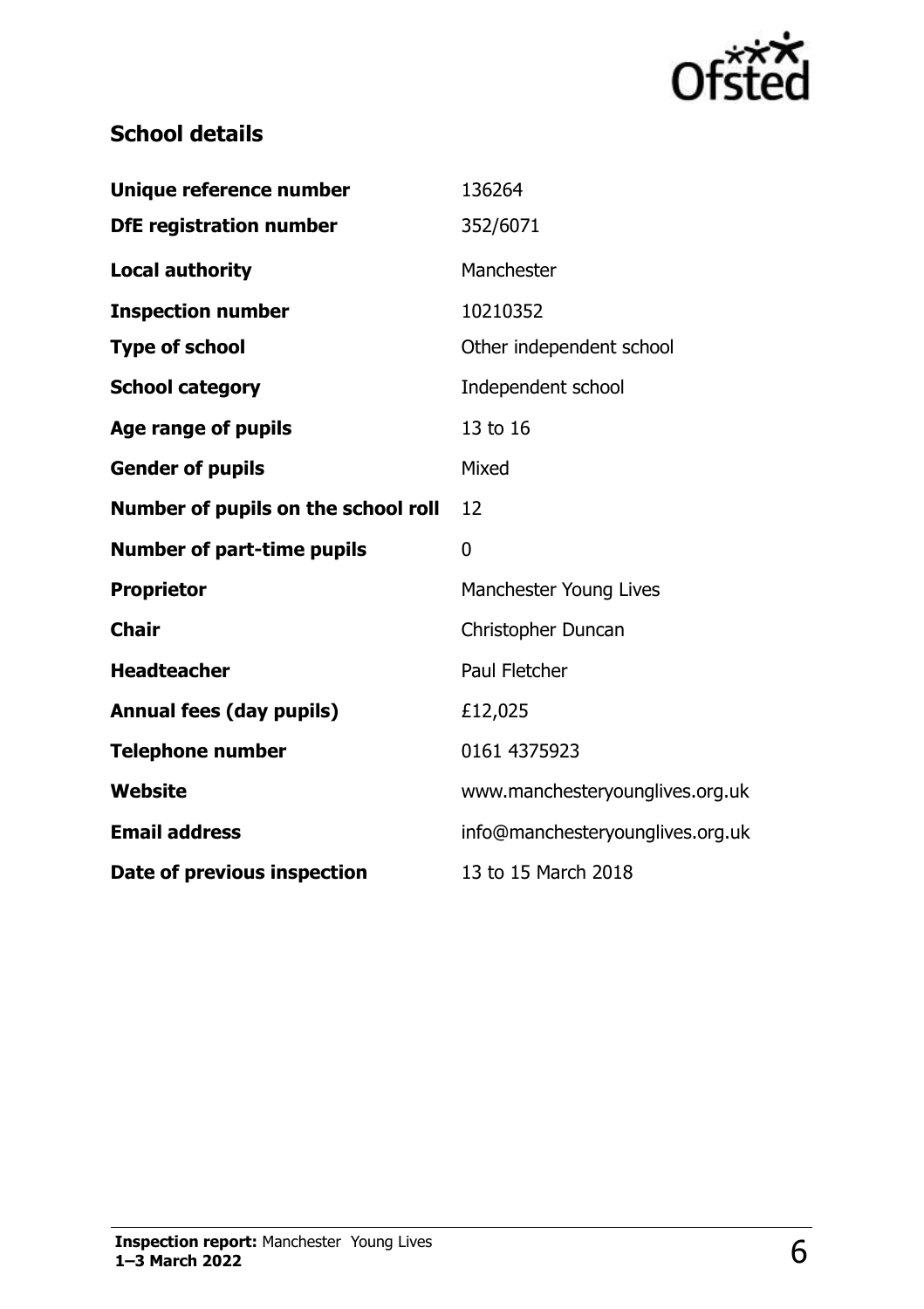

#### **Information about this school**

- At the time of the previous inspection, the school operated from three sites. Now the school operates solely from its main site in Wythenshawe.
- Leaders do not make use of alternative provision.

#### **Information about this inspection**

Inspectors carried out this inspection under section 109(1) and (2) of the Education and Skills Act 2008. The purpose of the inspection is to advise the Secretary of State for Education about the school's suitability for continued registration as an independent school.

The school meets the independent school standards. These are the requirements set out in the schedule to the Education (Independent School Standards) Regulations 2014.

- This was the first routine inspection the school received since the COVID-19 pandemic began. Inspectors discussed the impact of the pandemic with leaders and have taken that into account in their evaluation of the school.
- Inspectors held meetings with the headteacher, deputy headteacher and the assistant headteacher. Meetings were held with other staff members, focusing on personal development and careers information, advice and guidance. The lead inspector held a meeting with two trustees.
- Inspectors held telephone conversations with the deputy headteacher and the special educational needs coordinator from the Manchester Pupil Referral Unit.
- Inspectors carried out deep dives into these subjects: English, including reading; history; citizenship; and food technology. For each deep dive, inspectors discussed the curriculum with subject leaders, visited a sample of lessons, spoke with teachers, spoke to some pupils about their learning and looked at samples of pupils' work. Inspectors also spoke with leaders about the curriculum in some other subjects.
- Inspectors spoke with staff about their workload and well-being. The lead inspector held telephone conversations with parents, to gather their views about the school, and considered the responses to Ofsted's staff survey. There were no responses to the Ofsted Parent View survey or the Ofsted pupil survey.
- Inspectors examined a range of policies and schemes of work. They also scrutinised safeguarding information, including the school's safeguarding policy. The lead inspector spoke to safeguarding leaders, and the headteacher, about the reporting and recording of any safeguarding incidents. He also talked with pupils about their safety, welfare and safeguarding.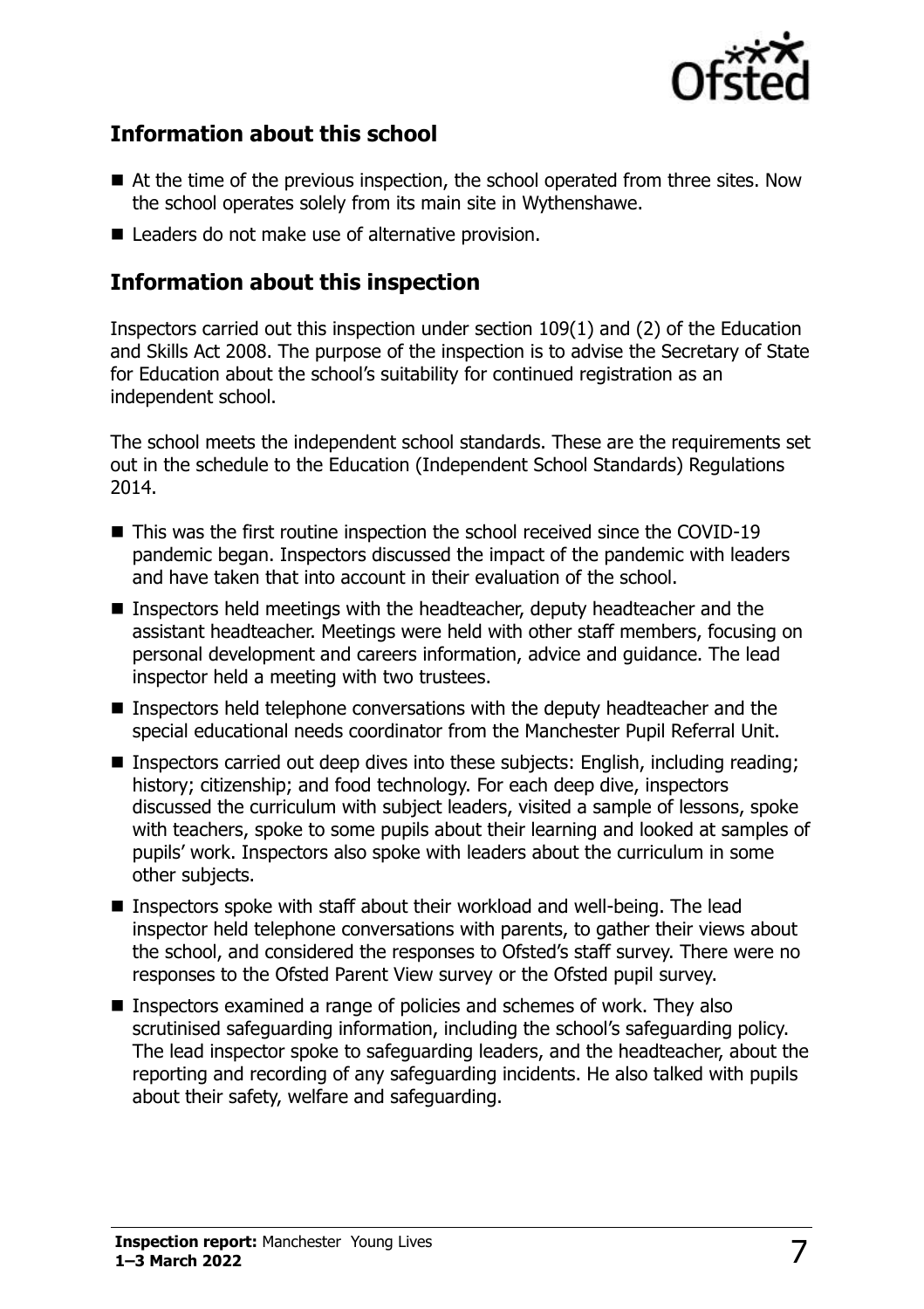

#### **Inspection team**

Lenford White, lead inspector **Conservant Conservant Conservant Conservant Conservant Conservant Conservant Conservant Conservant Conservant Conservant Conservant Conservant Conservant Conservant Conservant Conservant Cons** Lindy Griffiths **Contact Contact Contact Contact Contact Contact Contact Contact Contact Contact Contact Contact Contact Contact Contact Contact Contact Contact Contact Contact Contact Contact Contact Contact Contact Conta**